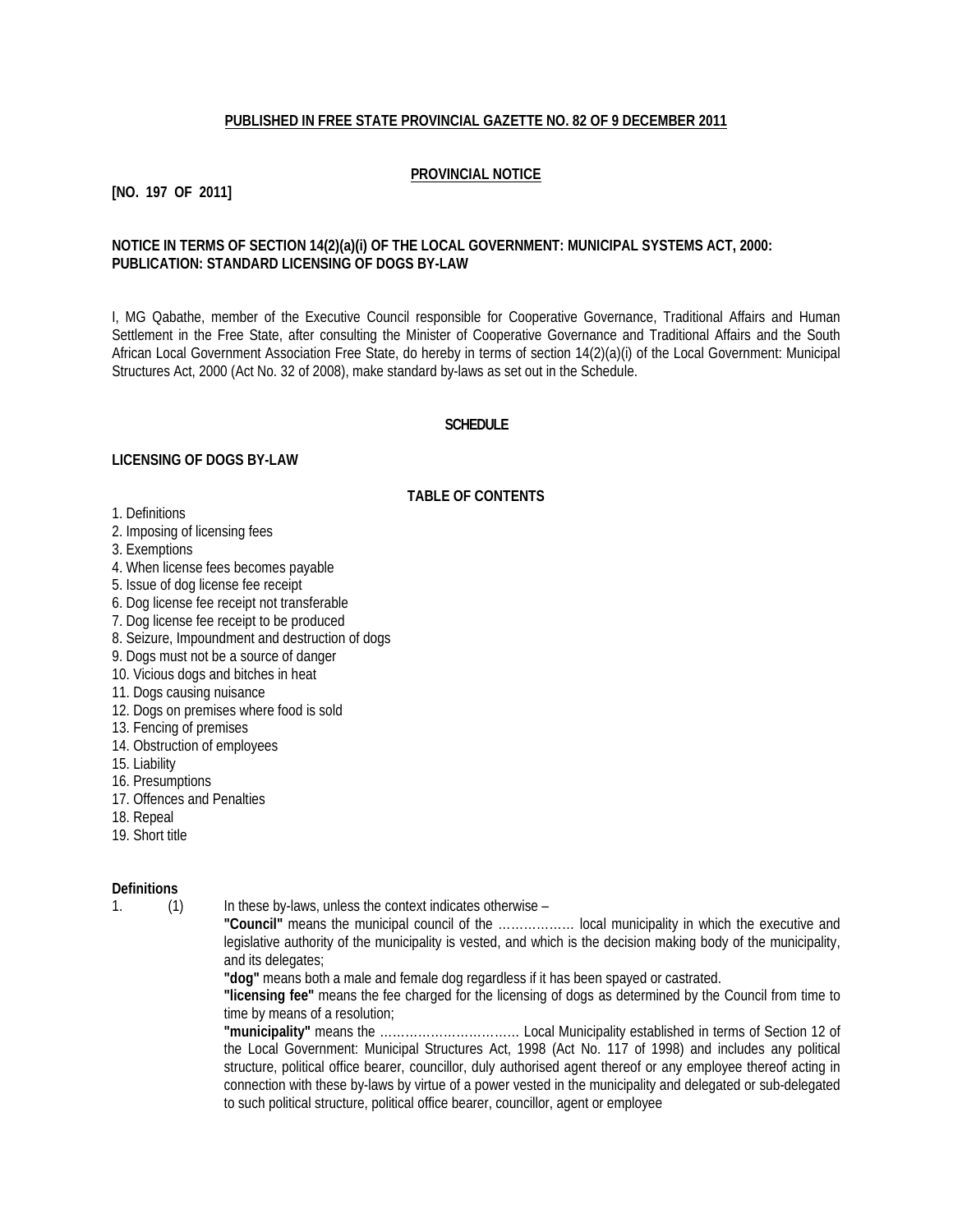**"nuisance"** means any conduct or condition which brings about or may bring about a state of affairs or condition which is obnoxious and, or constitutes a health risk or a source of danger to human lives or property or which interferes or may interfere with the ordinary comfort, convenience, peace or quiet of persons;

**"owner"** in relation to a dog, means any person who keeps a dog and includes any person to whom the dog has been entrusted or who has control of a dog in respect of any site within the municipality where such dog is kept or is permitted to live or remain, unless such person is able to prove that he or she is not the owner of such dog and that the dog was kept or allowed to live or remain on such site without his or her knowledge or consent.

**"public place"** includes any public road, sanitary passage, square or open space shown on a general plan of a township or settlement, filed in any deeds registry or surveyor general's office, and all land (other than erven shown on the general plan) the control whereof is vested, to the entire exclusion of the owner, in the municipality or to which the owners of erven in the township have a common right, and all property belonging to an organ of state;

**"premises"** means any building, room, maisonette, hut, shed, tent or any other structure above, on or below ground level, together with the land on which it is situated and the adjacent land used jointly therewith or any land without buildings;

**"vicious"** means, for the purposes of these by-laws, a dog which has bitten or attempted to bite a person or animal other than in defence of itself or its custodian;

**"year"** or **"annually"** means a calendar year.

(2) In these by-laws, unless the context indicates otherwise, words and expressions denoting the singular includes the plural and vice versa, and reference to a natural person includes a legal person and vice versa.

**Imposing of Licensing Fees**

- 2. (1) Subject to the exemptions referred to in section 3, the owner of each dog within the municipality must pay annual licensing fee to the Council.
	- (2) Any person, who becomes the owner of a dog during the course of a year, must pay the licensing fee for such dog within the period prescribed in section 4, notwithstanding the fact that the previous owner may have paid the licensing fee for the year in respect of such dog.
	- (3) No pro -rata payment or repayment of the annual licensing fee is applicable.

# **Exemptions**

3. (1) The annual licensing fee is not payable in respect of:

- (a) dogs under the age of six (6) months. The onus of proving that any dog is under that age, is upon the owner;
- (b) a guide dog kept by a blind person;
- (c) a dog temporarily brought into the municipality for a period not exceeding thirty days;
- (d) a dog in respect of which the licensing fee has been paid for the year concerned, while such dog is kept within another municipality within the province of the Free State, but not where there was a change in ownership after the licensing fee had been paid;
- (e) a dog in possession or in the care of the Society for the Prevention of Cruelty to Animals or a similar organisation approved by the Council;
- (f) a dog used by either the Municipality or the South African Police Services in the execution of their duties;
- (g) a dog used by;
	- (i) private security companies registered at the Security Industry Regulator;
	- (ii) the National Defence Force;<br>(iii) the Department of Correction
	- the Department of Correctional Services;
- (2) Breeders of dogs may apply to the municipality for a reduction in licensing fee per dog, which applications will be considered by the Chief Financial Officer. It is in the Chief Financial Officer's discretion to allow for a reduced licensing fee for a breeder and this subsection does not create an obligation to approve such an application.

# **When Licensing Fee Becomes Payable**

- 4. (1) The licensing fee for which the owner of a dog is liable, is due:
	- (a) in the case where he or she is the owner of such dog on the 1st day of January, on that date;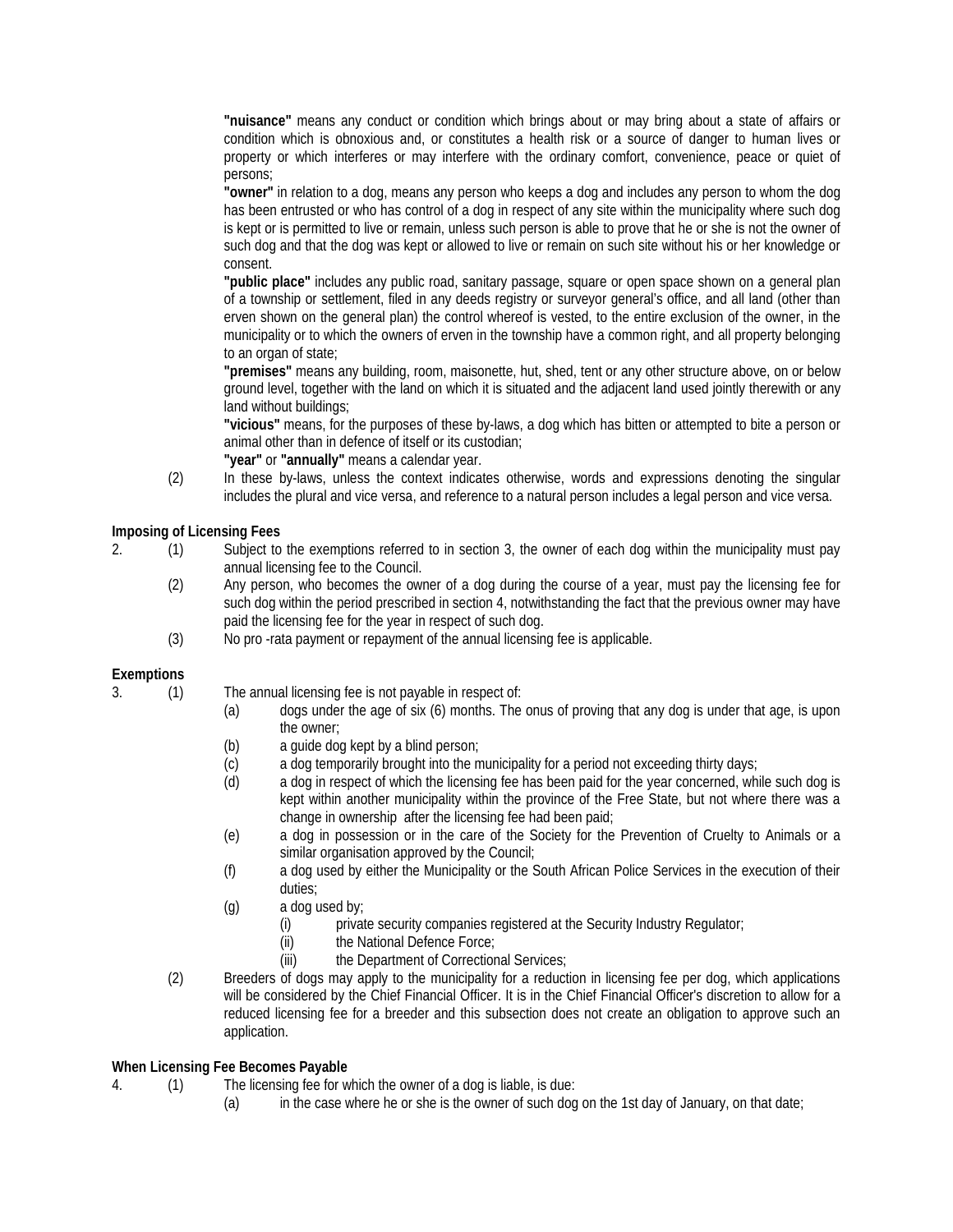- (b) in the case where he or she becomes the owner of such dog after the 1st day of January during any year, on the day on which he or she becomes the owner;
- (c) in the case where such dog attains the age of six months, on the date on which such dog attains that age.
- (2) Any owner of a dog who fails to pay the licensing fee payable in respect of such a dog within 30 days from the date on which it became payable, must pay a penalty at a rate of ten per cent of the licensing fee for each month or part of a month during which such licensing fee, with effect from the date on which it became payable, remains unpaid: Provided that such penalty must not exceed the licensing fee payable.
- (3) The payment of any amount in terms of the provisions of subsection (2) does not relieve any person of any criminal liability arising from his or her failure to obtain a license, nor must the fact that any person has been criminally punished for such failure relieve him or her from liability to pay any amount in terms of subsection (2).

# **Issue of Dog Licensing Fee Receipt**

5. Upon payment of the licensing fee by an owner, in respect of any dog, a dog licensing fee receipt must be issued to him or her.

# **Dog Licensing fee Receipt Not Transferable**

No dog licensing fee receipt may be transferred from one owner to another or in respect of one dog to another.

# **Dog Licensing Fee Receipt to Be Produced**

7. Any person having in his or her possession any dog must produce the dog licensing fee receipt for such dog whenever requested to do so by the Council or a member of the South African Police Services.

# **Seizure, Impoundment and Discarding of Dogs**

- 8. (1) The Council may seize and impound:
	- (a) any ownerless dog;
	- (b) a dog found in a street, a road, a public place or other land belonging to the Council, without being under control of the owner or another person,
	- (c) a dog in respect of which the licensing fee has not been paid, or
	- (d) a dog which is in contravention of the provisions of sections 10 and 11.
	- (2) The owner of an impounded dog must claim it within 96 hours of impoundment, upon payment of the licensing fee due plus a impoundment fee as decided from time to time by the Council by way of a resolution.
	- (3) In the event that such a dog is not claimed within the period mentioned in subsection (2) it will be donated to the Society for the Prevention of Cruelty to Animals or any other society which may have use for dogs, or sold to interested parties , or destroyed.
	- (4) The fact that a dog has been impounded, sold or destroyed under the provisions of this section, does not exempt the owner from payment of the licensing fee, pound fees and costs relating to the catching of the dog.
	- (5) Every dog, found in any street, road or public place, which is suffering from any incurable, infectious or contagious disease or which is ferocious, vicious or dangerous, or which is badly injured, may be seized and destroyed by an official of the Council or a member of the South African Police Services.

# **Dogs Must Not Be a Source of Danger**

- 9. (1) Any person who keeps a dog on any premises must keep such dog in such manner as not to be a source of danger to the Council's employees entering upon such premises for the purpose of carrying out their duties.
	- (2) A notice to the effect that a dog is being kept on such premises must be displayed in a conspicuous place.

# **Vicious Dogs and Bitches on Heat**

- 10. (1) Dogs which are wild or vicious or which have acquired the habit of charging passing vehicles, bicycles or persons and are thereby liable to cause accidents or injury to persons or animals or cause damage to persons or their property, must not be permitted to be kept within the municipality, unless they are under proper control and supervision.
	- (2) No bitch on heat must be allowed to run loose in public places within the municipality but must be locked up. Any such dog may immediately be impounded by the Council or a member of the South African Police Services and the owner must in addition to the liability to pay impoundment-fees and catch costs, be liable to prosecution for contravention of this section.